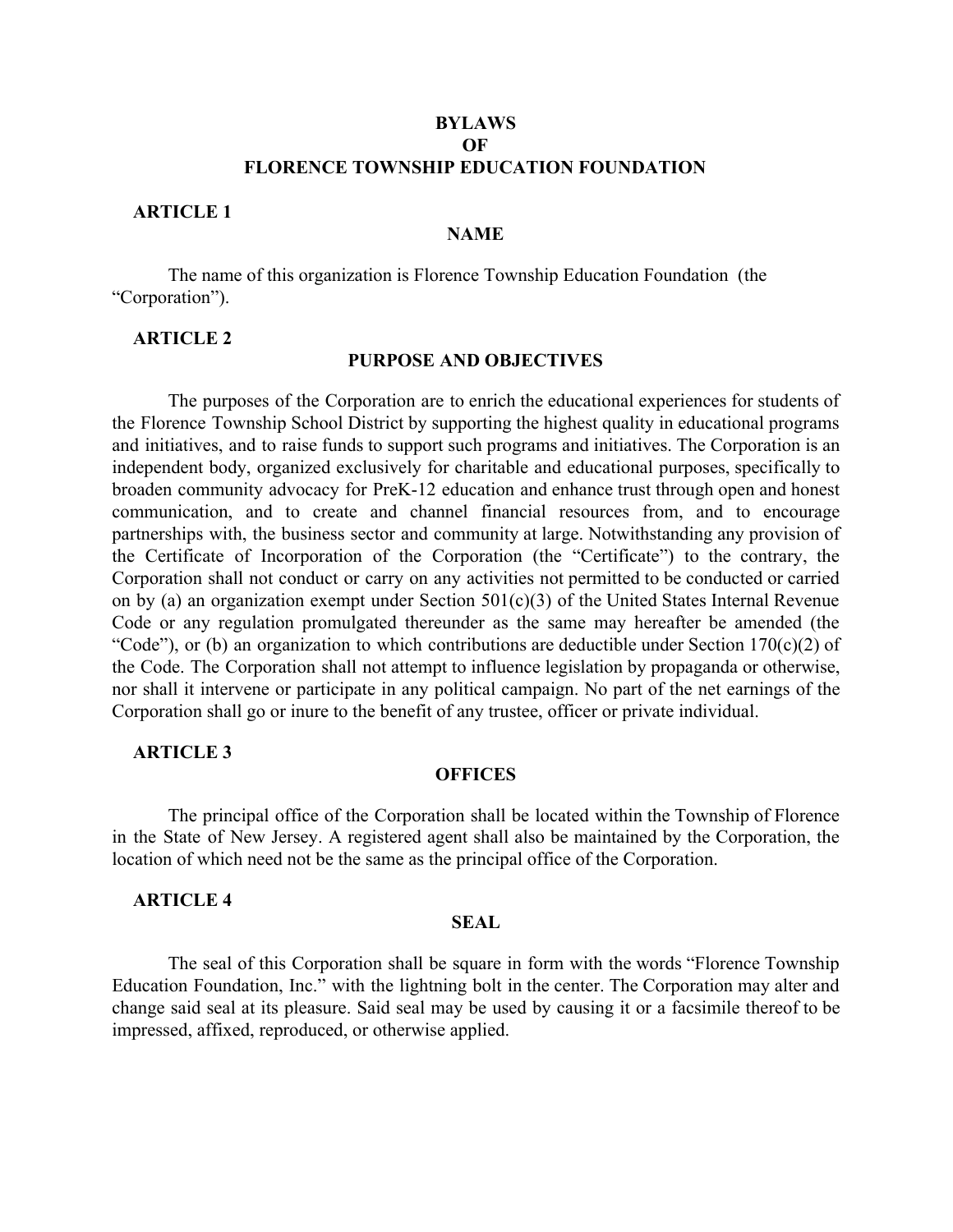## **ARTICLE 5**

### **FISCAL YEAR**

The fiscal year of the Corporation shall begin on the first day of January and end on the last day of December of each year, unless otherwise designated by resolution of the Board.

## **ARTICLE 6**

### **BOARD OF TRUSTEES**

6.1 The direction and management of the affairs of the Corporation shall be vested in a Board of Trustees (the "Board") which shall pursue such policies and principles and shall exercise all of the powers of the Corporation as shall be in accordance with the provisions of the Certificate, these Bylaws and the laws of the State of New Jersey. The Board shall consist of a number of members (each a "Trustee") determined by the Board from time to time, not to exceed fifteen (15). In the event of a vacancy on the Board caused by an increase in the size of the Board, the vacancy may be filled by a person elected by the Board.

6.2 The Trustees shall be divided into three (3) classes, which shall be referred to herein as Class A, Class B and Class C. No class of Trustees shall have a number of Trustees that is two (2) more than the number of Trustees in the class having the fewest Trustees. At the Organizational Meeting (as defined below), trustees shall be elected as members of Class A ("Class A Trustees"), members of Class B ("Class B Trustees") and members of Class C ("Class C Trustees"). Class A Trustees, Class B Trustees and Class C Trustees elected at the Organizational Meeting shall serve until the first, second and third annual meeting, respectively, following the Organizational Meeting or until their successors are duly elected and qualified.

6.3 At each annual meeting following the Organizational Meeting, the Board shall elect Trustees for a term of three (3) years each, or until their successors are duly elected and qualified, to serve in the class of trustees the term of which expires at such annual meeting.

6.4 At each election of Trustees, each Trustee shall be entitled to cast as many votes as there are Trustees to be elected. There shall be no cumulative voting. The nominees that receive the greatest number of votes shall be elected as Trustees.

6.5 A Trustee may resign at any time in a writing addressed to the President or the Secretary. Such resignation shall be effective at the time specified in such writing, or if no time is specified, upon receipt of such writing by the President or the Secretary. The acceptance of a resignation shall not be necessary to make it effective. A Trustee who is absent from two (2) consecutive regular meetings of the Board without explanation acceptable to the Board shall be deemed conclusively to have resigned from the Board. A Trustee may be removed from the Board, with or without cause, by a vote of two thirds (2/3) of the total number of Trustees then serving. In the event that a Trustee resigns or is removed from the Board between annual meetings, such Trustee's unexpired term may be filled by a person elected by the Board.

6.6 All Trustees shall be lawful residents of Florence Township or employees of the Florence Township School District or Florence Township at all times throughout their respective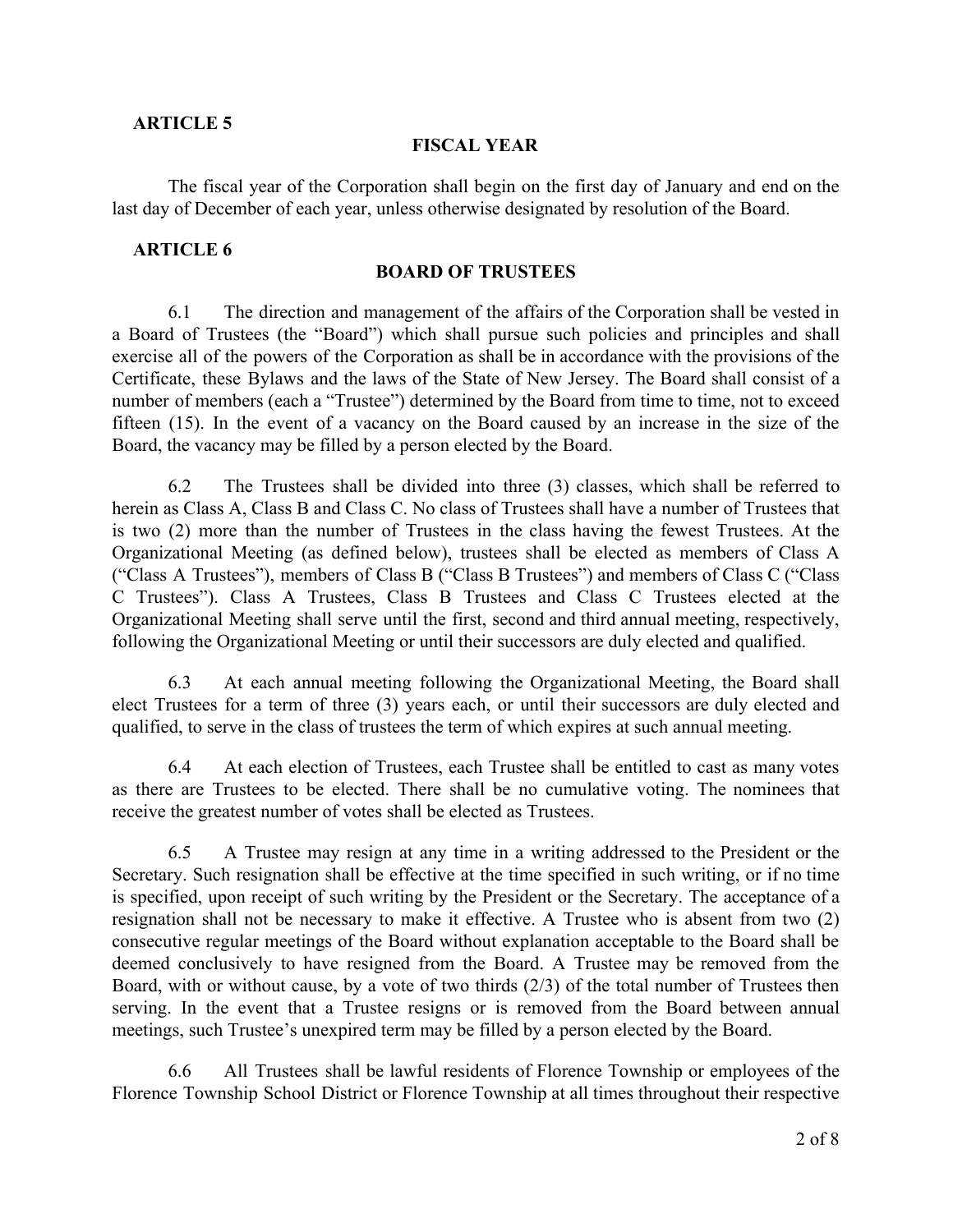terms. No member of the Florence Township Board of Education may serve as a Trustee. Not more than twenty percent (20%) of the total number of Trustees at any one time may be employed by the Florence Township School District.

6.7 The Trustees shall be insured pursuant to a directors and officers liability insurance policy written by a carrier licensed to do business in the State of New Jersey, the cost of which shall be borne by the Corporation. The face amount of such policy shall be determined by resolution of the Board.

## **ARTICLE 7**

## **MEETINGS**

7.1 An organizational meeting of the Board of Trustees (the "Organizational Meeting") shall be held within sixty (60) days of the date on which the Corporation is incorporated in the State of New Jersey.

7.2 An annual meeting of the Board for the election of Trustees and for the transaction of such business as may come before the meeting shall be held at 7:00 pm on the third Tuesday of June of each year, or at such other time as may be determined by the Board. Special meetings of the Board may be called for any purpose at any time by the President, by a majority of the Trustees, or by the Executive Committee (as hereinafter defined) pursuant to notice as described below. All meetings of the Board shall be held at such place or places located within Burlington County, New Jersey as may be fixed by resolution of the Board or by call of the President or the Executive Committee. The Secretary shall give five (5) days written notice of each such meeting by regular mail or email to the address or email address that the Corporation has on file for each Trustee; provided, however, that any meeting may be held without such notice if all Trustees are present or if those not present shall have waived notice of such meeting in writing prior to the time of such meeting.

7.3 A majority of the Trustees shall constitute a quorum of the Board for the transaction of business. If less than a quorum shall be in attendance at the time for which a meeting shall have been called, such meeting may be adjourned to another time by a majority of the Trustees present without notice other than by announcement at the meeting. The act of a majority of the Trustees present at any meeting at which a quorum is present shall be the act of the Board unless the concurrence of a greater proportion is required for such act by law, the Certificate or these Bylaws.

7.4 Any or all Trustees may participate in a meeting of the Board or a committee of the Board by means of conference telephone or other communication by which all persons participating in the meeting are able to hear each other.

7.5 Unless otherwise restricted by the Certificate or these Bylaws, any action required or permitted to be taken at any meeting of the Board or of any committee thereof may be taken without a meeting, if all members of the Board or committee, as the case may be, execute a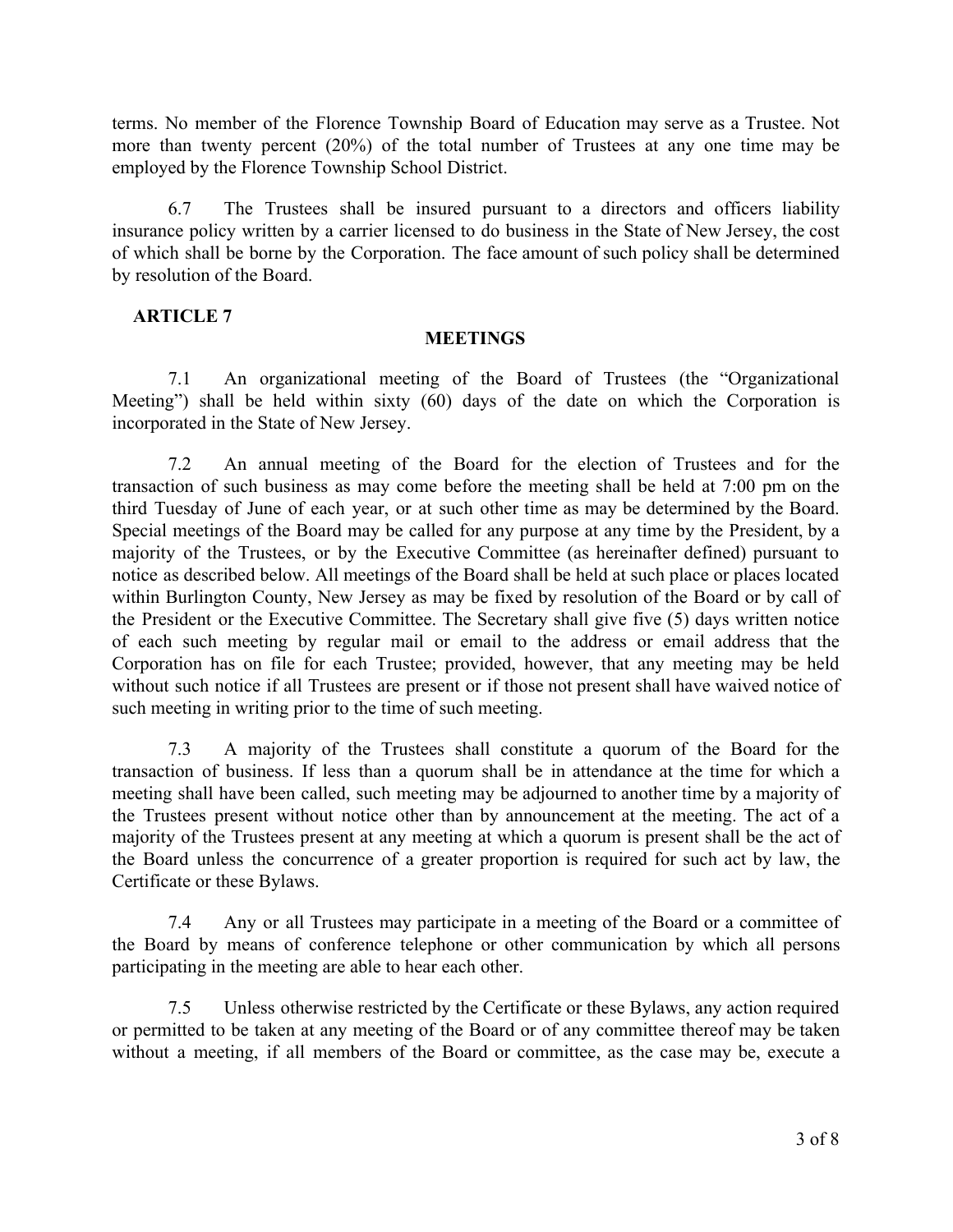written consent to such action, and such written consent is filed with the minutes of proceedings of the Board or committee.

7.6 The Board may make such rules and regulations governing its meetings as it may at its discretion determine necessary. The parliamentary rules in Robert's Rules of Order, as may be revised, shall govern all deliberations when not in conflict with these Bylaws.

## **ARTICLE 8**

# **COMMITTEES**

8.1 The Board shall have the power to appoint by resolution an Executive Committee (the "Executive Committee") composed of two (2) or more Trustees, who, to the extent provided in such resolution, shall exercise the authority of the Board in the management of business of the Corporation between the meetings of the Board. The Executive Committee shall make and adopt such rules and regulations as it may deem prudent for its management, including but not limited to the following:

(a) To present a report at regular meetings of the Corporation. To appoint an independent auditor for an annual audit of the Corporation.

(b) To accept and submit for approval to the Corporation a budget for the fiscal year. Such budget shall include an annual contribution to an interest-bearing endowment.

(c) To approve routine bills within the limits of the budget.

(d) To develop, review, and approve a guideline for procedures and policies of the Corporation.

8.2 The Board may, by resolution, provide for and create such committees and may delegate to such committees such powers as it may deem appropriate for the purpose of the Corporation, except that no such committee shall in any event have the authority to elect or appoint any Trustee or remove any officer or Trustee, make, alter or repeal any Bylaw, or amend or repeal any resolution theretofore adopted by the Board. Members of committees other than the Executive Committee need not be Trustees. Each committee created by the Board shall have a chairman appointed by the Board and subject to removal by the Board, which person need not be a Trustee. The members of a committee may be appointed by the Board or by the committee's chairman. Any member of a committee may be removed by the Board, and any member of a committee appointed by the committee's chairman may be removed by the Board or by the committee's chairman. The chairman of each committee shall report to the Board such information about the committee's activities as may be requested by the President from time to time.

# **ARTICLE 9**

# **OFFICERS**

9.1 At each annual meeting of the Board, following the election of Trustees, or at another meeting of the Board called for the purpose of electing officers, the Board shall elect, by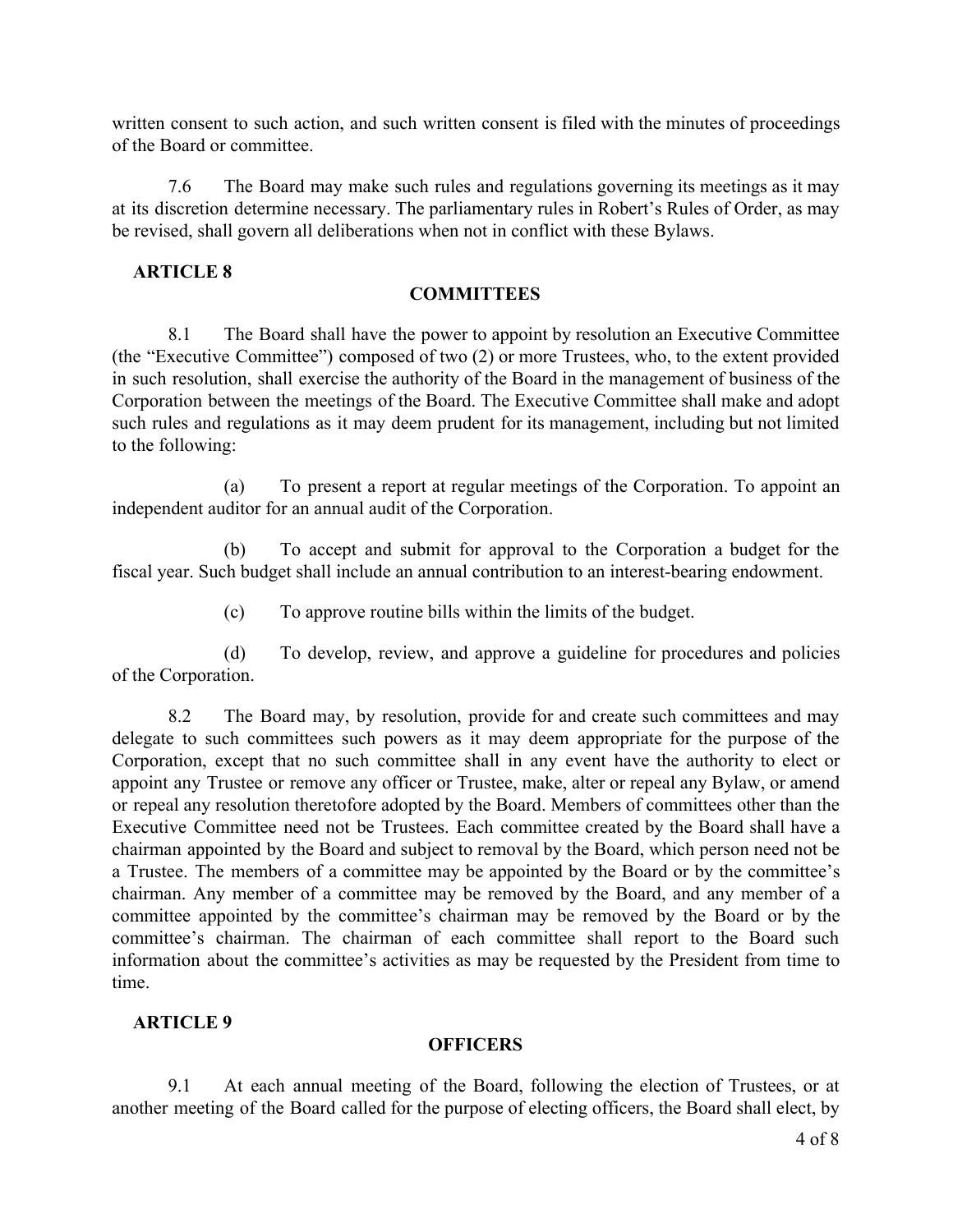majority vote, from among its members, a President, a Vice President, a Secretary, a Treasurer, and such other officers as the Bylaws may from time to time provide, each such officer to serve until the next annual meeting of the Board or until such officer's successor is duly elected and qualified.

9.2 An officer may resign at any time in a writing addressed to the Board. Such resignation shall be effective at the time specified in such writing, or if no time is specified, upon receipt of such writing by the Board. The acceptance of a resignation shall not be necessary to make it effective. An officer may be removed from his or her office, with or without cause, by a vote of a majority of the total number of Trustees then serving. In the event that an officer resigns or is removed from his or her office between annual meetings, such officer's unexpired term shall be filled by a person elected by the Board.

9.3 In no event shall the President or the Vice President be an employee of the Florence Township School District.

## **ARTICLE 10**

### **DUTIES OF OFFICERS**

10.1 The President shall be the chief executive officer of the Corporation, shall preside at all meetings of the Board, shall have general and active management powers over the business of the Corporation and shall see that all orders and resolutions of the Board are carried into effect, subject to the right of the Trustees to delegate any specific powers, except as may be by law conferred exclusively on the President or to any other officer of the Corporation. The President shall prepare an annual report of the activities of the Corporation which shall be submitted at the annual meeting of the Board. The President shall execute bonds, mortgages, and other contracts when authorized by the Board or the Executive Committee, shall affix the seal to any instrument requiring the same, to be attested by the signature of the Secretary. The President shall be an ex-officio member of all committees and shall have the general power and duties of supervision in management usually vested in the office of President of a corporation.

10.2 The Vice President shall perform such duties as are delegated by the President, and shall perform the duties of the President in the President's absence.

10.3 The Secretary shall attend all meetings of the Board and shall act as secretary thereof, and shall record all votes and the minutes of the proceedings in a book to be kept for that purpose. The Secretary shall give or cause to be given notice of all meetings of the Board and of committees, and immediately upon the election of Trustees, the Secretary shall give notice to them of their election and shall perform such other duties as may be prescribed by the Board or the President.

10.4 The Treasurer shall have the custody of the corporate funds and securities, shall keep full and accurate accounts of receipts and disbursements in books belonging to the Corporation, and shall deposit all monies and other valuable effects in the name and to the credit of the Corporation in such depositories as may be designated by the Board. Such disbursement of funds shall be made subject to draft only on the signature of any two (2) officers of the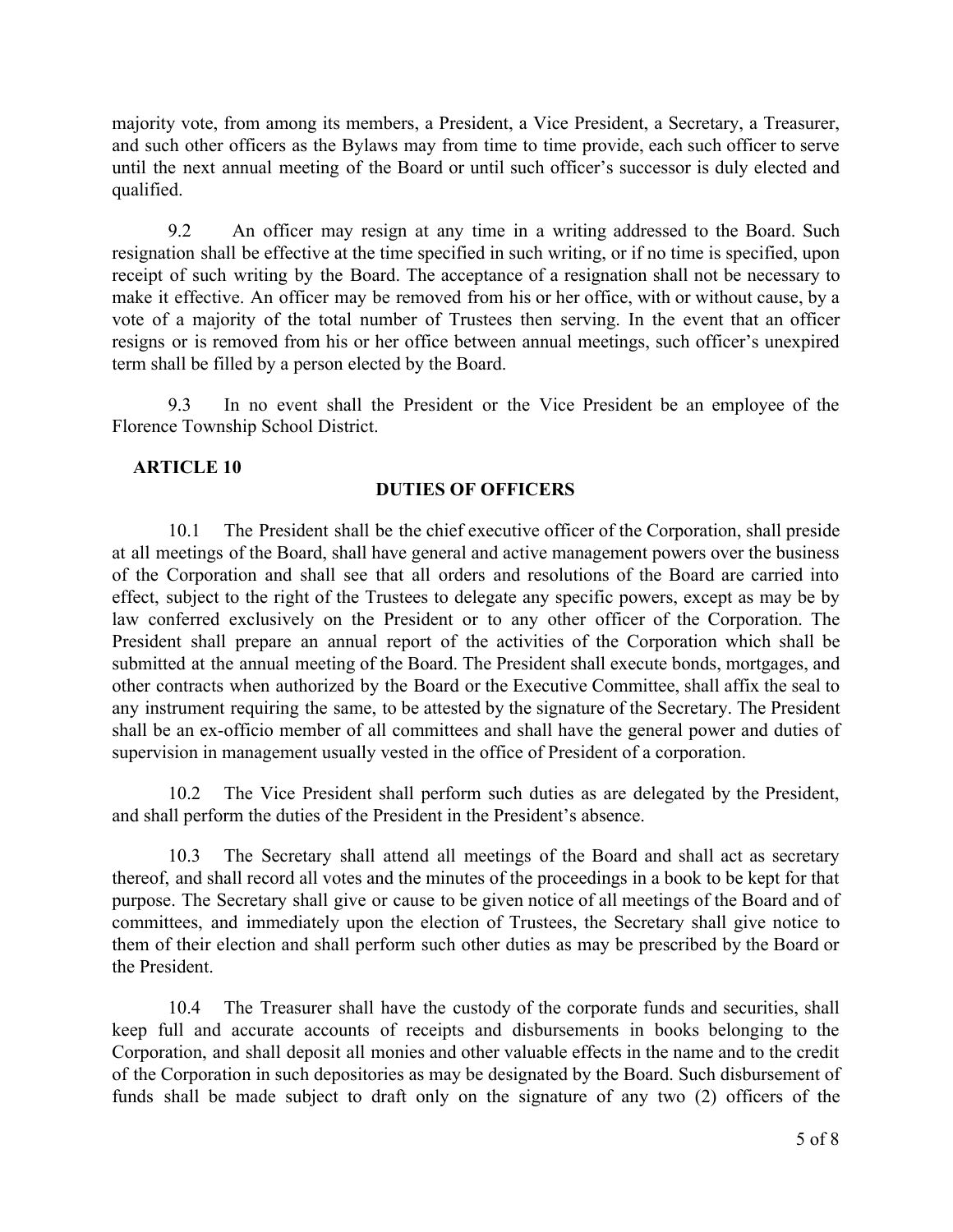Corporation. The securities of the Corporation shall be deposited in such deposit vaults or with such depository institutions as may from time to time be designated by the Board. At each annual meeting of the Board, the Treasurer shall make a report to it of the accounts for the last fiscal year. The Treasurer shall keep proper books of account and other books showing at all times the value and amount of the property and funds of the Corporation and all receipts and disbursements. Such books shall at all times be open to inspection by the members of the Board. At each meeting of the Board, the Treasurer shall present statements of account showing receipts and disbursements of the Corporation since its last report.

## **ARTICLE 11**

## **COMPENSATION OF TRUSTEES AND OFFICERS**

11.1 The Trustees and officers shall receive no compensation of any kind for their services as Trustees, officers or members of committees constituted in accordance with these Bylaws. However, Trustees and officers may be reimbursed for reasonable expenses incurred in the commission of their duties provided such expenses are pre-approved by the President or the Treasurer or approved by the Board or the Executive Committee.

11.2 Whenever a Trustee or officer has a financial or personal interest in any matter coming before the Board, the affected person shall (a) disclose the nature of the interest and (b) withdraw from discussion, lobbying, and voting on the matter. Any transaction or vote involving a potential conflict of interest shall be approved only when a majority of disinterested Trustees determine that it is in the best interest of the Corporation to do so. The minutes of meetings at which such votes are taken shall record such disclosure, abstention and rationale for approval.

### **ARTICLE 12**

### **AUDIT**

The accounts and other financial statements submitted by the Treasurer of the Corporation as provided above shall be audited annually by an auditor not connected with the Corporation as may be designated by the Board.

### **ARTICLE 13**

### **AMENDMENT OF BYLAWS**

No amendment to these Bylaws shall be made unless proposed by a Trustee at a meeting of the Board and adopted by a vote of a majority of the total number of Trustees then serving at a subsequent meeting of the Board called for such purpose.

### **ARTICLE 14**

### **DISSOLUTION**

14.1 The Corporation may be dissolved only upon the vote, at any annual or special meeting in accordance with applicable law, of at least two thirds (2/3) of the Trustees then serving. Written notice of the proposed dissolution shall be given to all Trustees at least sixty (60) calendar days prior to the date of the meeting at which dissolution will be considered.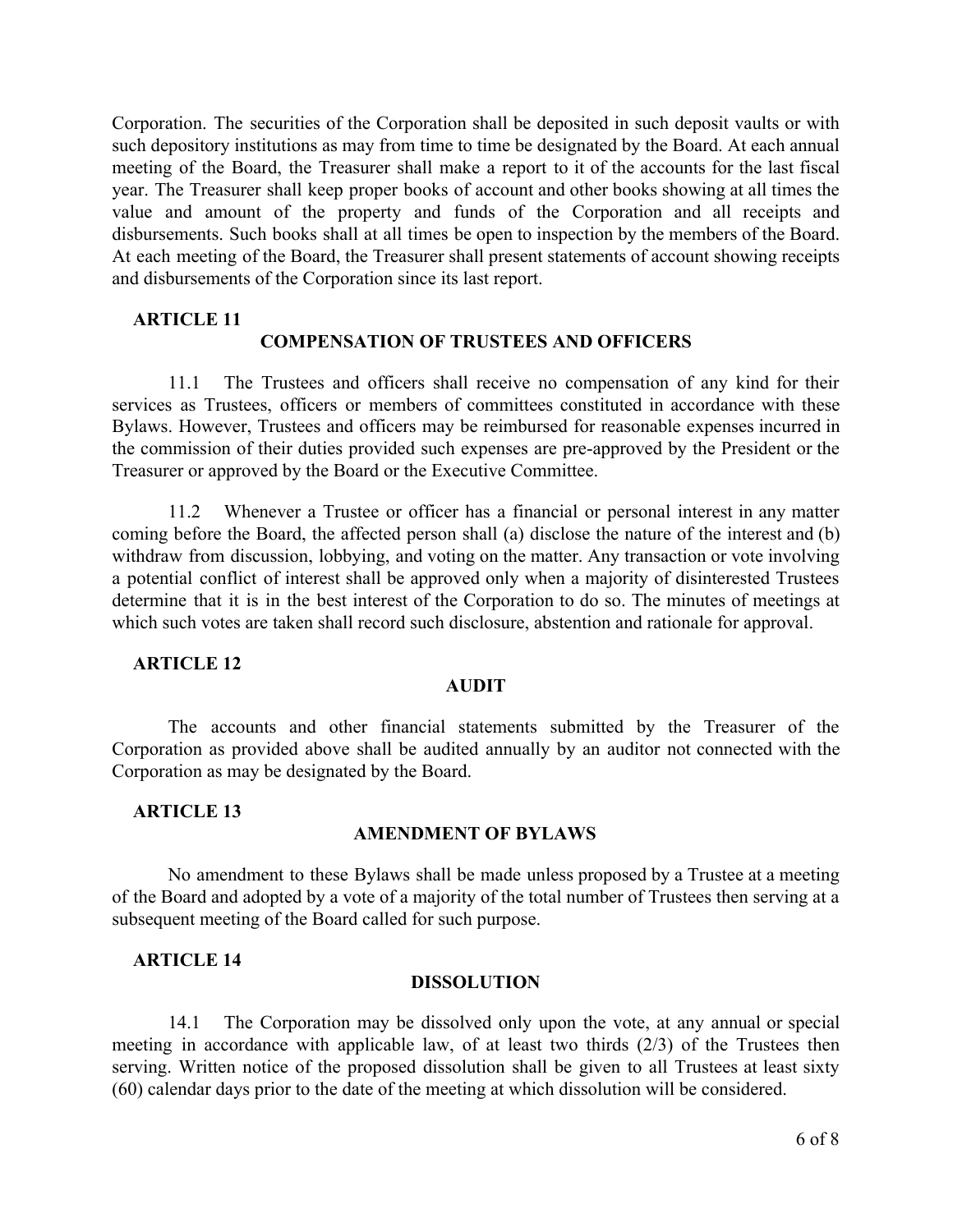14.2 In the event of dissolution of the Corporation, neither any Member of the Corporation, nor any Trustee, officer or any other individual, shall be entitled to receive any portion of the assets of the Corporation. Upon dissolution, the Board, after paying or making provision for the payment of all liabilities of the Corporation, shall dispose of all of the assets of the Corporation in a manner that is exclusively for the purposes of the Corporation. Such disposition may be made to any entity organized exclusively for educational or charitable purposes that is qualified as an exempt organization under Section  $501(c)(3)$  of the Code, as determined by the Board.

Upon Dissolution of the organization, assets shall be distributed for one or more exempt purposes within the code or corresponding section of any future federal tax code or shall be distributed to the federal government or to a state or local government for a public purpose. Any assets not disposed of shall be disposed of by the court of the county where the organization is located and to those organizations exclusively for such purpose or to such organizations as said court shall determine which are organized and operated exclusively for such purpose.

#### **ARTICLE 15**

#### **INDEMNIFICATION**

The Corporation shall indemnify, in the manner and to the full extent permitted by the New Jersey Nonprofit Corporation Act (the "Act"), as amended, any Trustee or officer of the Corporation who was or is a party to, or is threatened to be made a party to, or who appears as a witness in, any "proceeding" (as such term is defined in Section l5A:3-4 of the Act), whether or not by or in the right of the Corporation, by reason of the fact that such person is or was a Trustee or officer of the Corporation. The Corporation may, to the fullest extent permitted by law, purchase and maintain insurance on behalf of any such person against any liability which may be asserted against him. To the fullest extent permitted by law, the indemnification provided herein shall include "expenses" (as such term is defined in Section 15A:3-4 of the Act), and, in the manner provided by law, any such expense may be paid by the Corporation in advance of the final disposition of such proceeding. The indemnification provided herein shall not be deemed to limit the right of the Corporation to indemnify any other person for any such expenses, nor shall it be deemed exclusive of any other rights to which any person seeking indemnification from the Corporation may be entitled under any agreement, vote of Trustees, or otherwise, both as to action in such person's official capacity and as to action in another capacity while holding such office.

## **ARTICLE 16**

### **MISCELLANEOUS**

16.1 Article headings and the ordering of paragraphs are for the convenience of reference only and shall not be construed to alter, amend or otherwise affect the meaning, intent or effect of the provisions of these Bylaws.